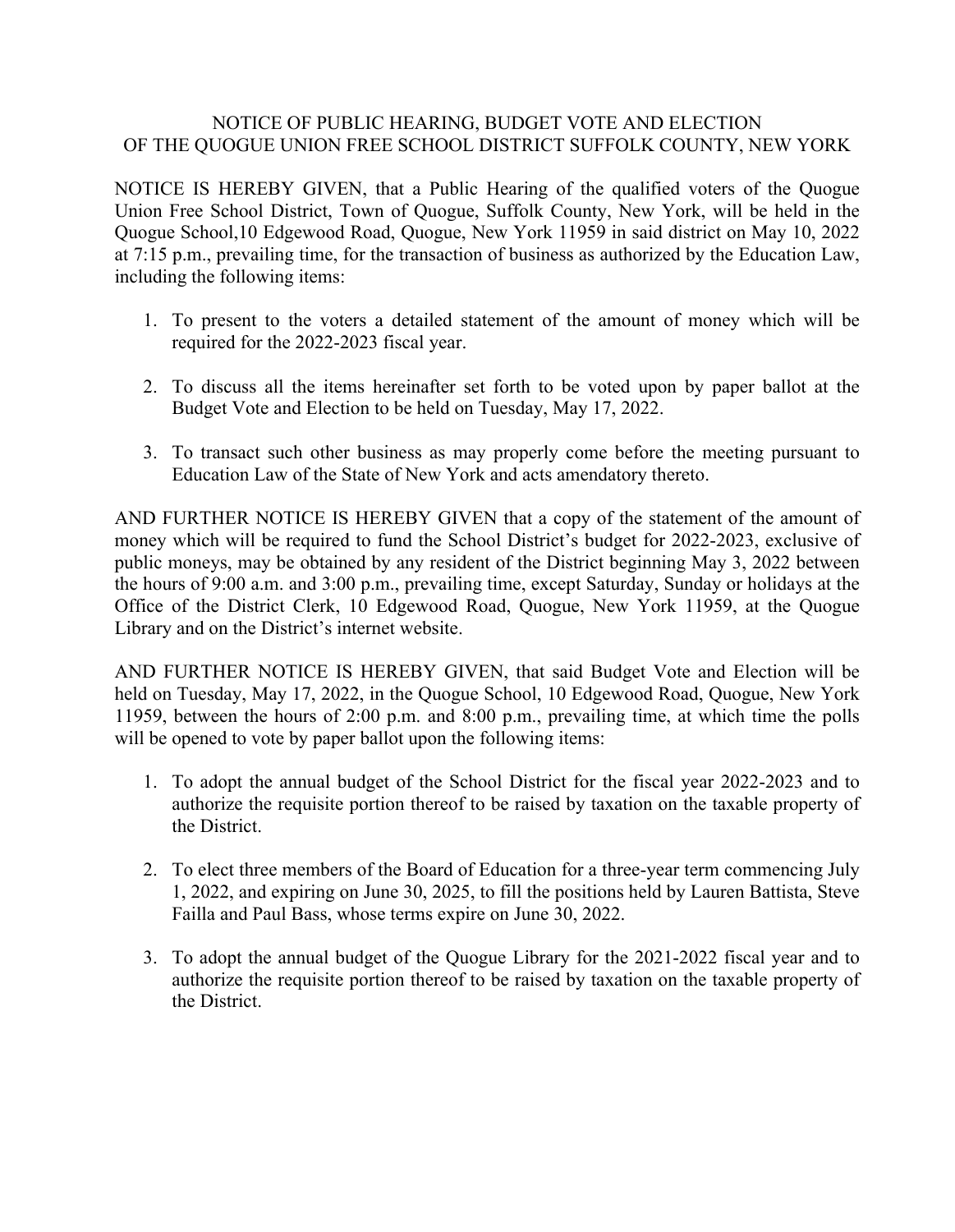AND FURTHER NOTICE IS HEREBY GIVEN, that pursuant to Section 495 of the Real Property Tax Law, the School District is required to attach to its proposed budget an exemption report. Said exemption report, which will also become part of the final budget, will show how the total assessed value of the final assessment roll used in the budgetary process is exempt from taxation, list every type of exemption granted by the statutory authority, and show the cumulative impact of each type of exemption, the cumulative amount expected to be received as payments in lieu of taxes (PILOT) and the cumulative impact of all exemptions granted. In addition, said exemption report shall be posted on any bulletin board maintained by the District for public notices and on any website maintained by the District.

AND FURTHER NOTICE IS HEREBY GIVEN, that petitions nominating candidates for the office of member of the Board of Education shall be filed with the Clerk of said School District at her office in Quogue School, 10 Edgewood Road, Quogue, New York 11959, not later than April 18, 2022, between 9:00 a.m. and 5:00 p.m. prevailing time. Each petition shall be directed to the Clerk of the District; must be signed by at least 25 qualified voters of the District. Vacancies on the Board of Education are not considered separate, specific offices; candidates run at large. Nominating petitions shall not describe any specific vacancy upon the Board for which the candidate is nominated

AND FURTHER NOTICE IS HEREBY GIVEN, All other persons who wish to vote must present himself or herself at the meeting in order to establish that he or she is eligible to vote and after he or she has been placed on the poll list may cast a ballot.

AND FURTHER NOTICE IS HEREBY GIVEN, that military voters who are qualified voters of the district may submit an application for a military ballot emailing the District Clerk at joudeans@quogueschool.com and can be returned by mail or email to the District Clerk, Post Office Box 959, 10 Edgewood Road, Quogue, New York 11959 the application for registration must be received in the office of the clerk no later than 5:00 pm on April 22, 2022. In the request for an application for a military ballot, the military voter is permitted to designate his/her preference for receiving the application for a military ballot, and the military ballot, by mail, facsimile transmission or electronic mail. All qualified military voters' ballot application and military ballot must be returned by mail or in person. Ballots for military voters shall be distributed to qualified military voters no later than April 22, 2022. Military ballots must be received by the District Clerk (1) before the close of the polls, on Tuesday, May 17, 2022, and must show a cancellation mark of the United States postal service or a foreign country's postal service, or must show a dated endorsement of receipt by another agency of the United States Government; or (2) not later than 5:00 pm on the day of the election and be signed and dated by the military voter and one witness, with a date ascertained to be not later than the day before the election.

A list of persons to whom military ballots are issued will be available for inspection to qualified voters of the District in the Office of the District Clerk on and after Thursday, May 12, 2022, between the hours of 9:00 a.m. and 9:00 p.m., prevailing time, on each day prior to the day set for the annual election, except Sunday, and on May 17, 2022, the day set for the election. Any qualified voter then present in the polling place may object to the voting of the ballot upon appropriate grounds by making his or her challenge and the reasons therefore known to the Inspector of Election before the close of the polls